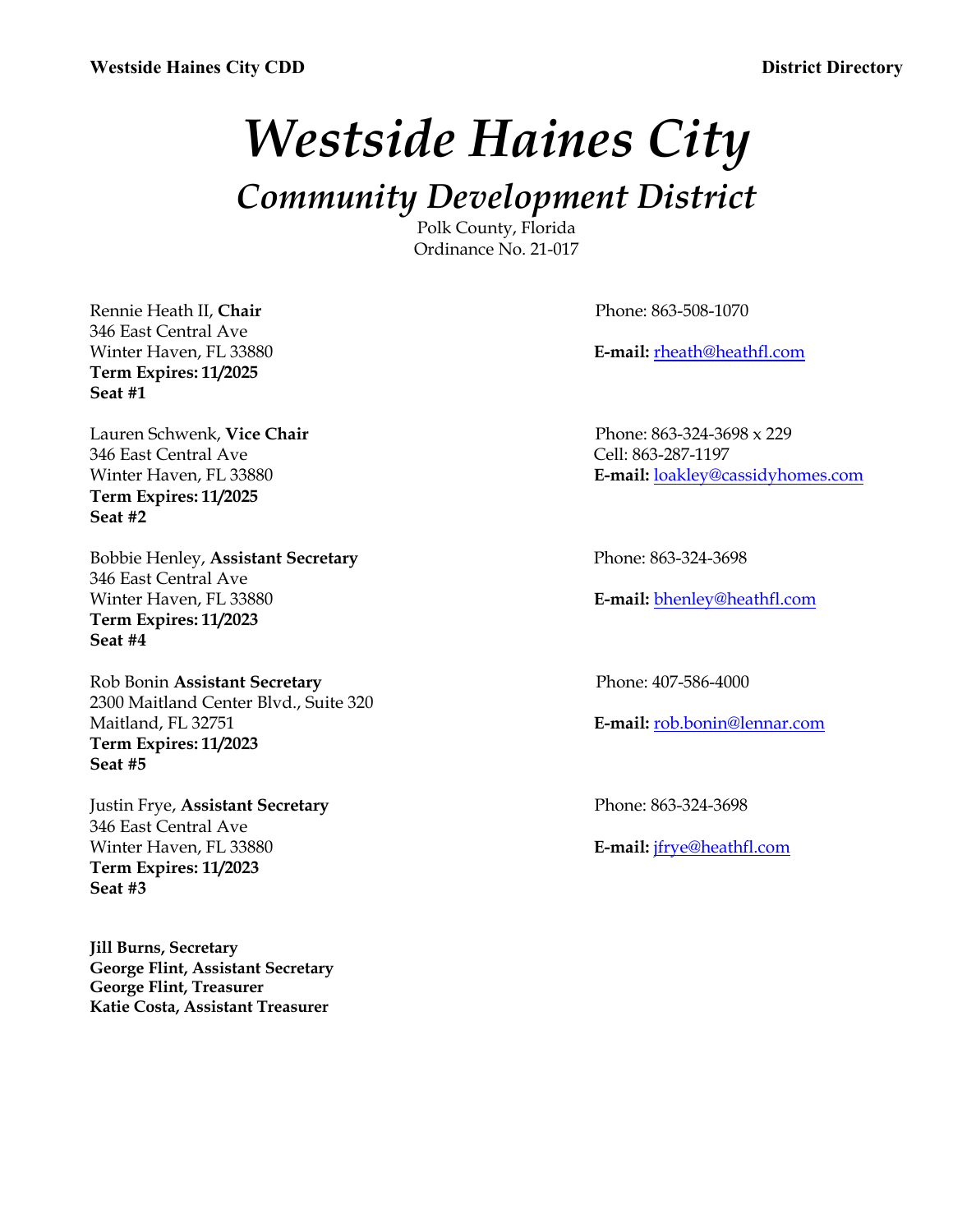# **Westside Haines City CDD District Directory**

#### **District Counsel**

Roy Van Wyk **Phone**: 850-566-7618 KE Law Group 2016 Delta Blvd., Suite 101 **Support Counsel:**

**District Engineer** Rey Malavé **Phone:** 321-354-9656 Dewberry Engineering 800 N. Magnolia Ave., Suite 1000 Orlando, FL 32803 **E-mail:** respectively compared to the E-mail: respectively compared to E-mail: respectively compared to E-mail: respectively compared to E-mail: respectively compared to E-mail: respectively compared to

### **Bond Counsel**

Greenberg Traurig, P. A. **Phone:** 407-999-2526 450 S. Orange Ave., Suite 650 Orlando, FL 32801 Robert C. Gang **E**-mail: gangr@gtlaw.com Ashton M. Bligh **E-mail:** bligha@gtlaw.com

**Trustee** U.S. Global Corporate Trust **Phone**: 954-938-2476 500 West Cypress Creek Rd., Suite 460 Fort Lauderdale, FL 33309

**Trustee Counsel** Aponte & Associates Law Firm **Phone:** 407-926-9149 37 N. Orange Ave., Ste. 500 **Cell:** 954-673-9517 Orlando, FL 32801

**Underwriter** FMSbonds, Inc. 20660 W. Dixie Highway North Miami Beach, FL 33180

Tallahassee, FL 32303 **E-mail:** roy@kelawgroup.com

Amy Hembree **E-mail:** amy@kelawgroup.com Lauren Gentry **E-mail:** lauren@kelawgroup.com

Deborah A. Kharran-Misra **E-mail:** kharranmisrad@gtlaw.com

Scott Schuhle **E-mail:** scott.schuhle@usbank.com

Mr. Julio M. Aponte **E-mail:** julio@publicfinancelaw.com

Jon Kessler **Phone:** 305-692-4124 **Cell:** 407-619-3781 **E-mail:** jkessler@fmsbonds.com

William Baum **Phone:** 305-937-0660 **Ext:** 2209 **E-mail:** wbaum@fmsbonds.com

Dylan Schwartz **Phone:** 305-937-0660 **Ext:** 2225 **E-mail:** dylanschwartz@fmsbonds.com

Debbie Stocker **Phone:** 305-937-0660 **Ext:** 2250